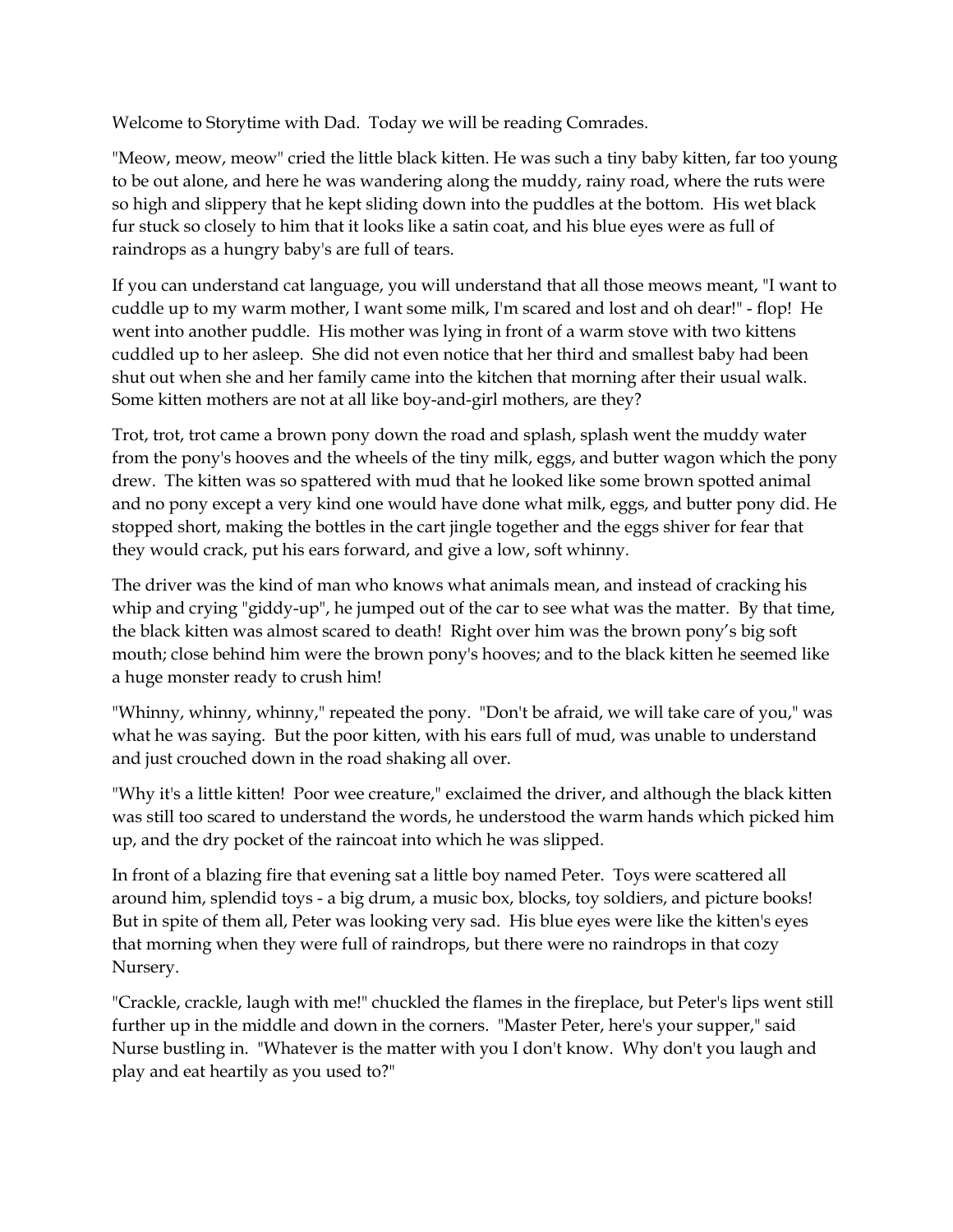She put a bowl of bread and milk on the little table in front of the fire, and hurried off to talk to the Cook about a party that they were going to that night when "Master Peter" was asleep.

Through his tears, Peter looked at his supper. Happy little flames shown on the silver mug and spoon making them look as though the fire danced there also. The flames laughed to see themselves shining on the silver as in a mirror! The funny blue ships and Chinese sailors on the bowl of bread and milk and on the saucer of cookies, shown so clearly in the firelight that the ship seemed to sail and the sailors to run up and down the road. On most evenings Peter would have laughed with them, but tonight he felt just as the black kitten had felt in the muddy road that morning, lonely and homesick. His mother had gone away on a visit, and her goodbye present to him had been all the splendid toys scattered on the floor.

"They will keep you happy dear," she had said when she kissed him goodbye. But Peter wanted something more than toys to make him happy. He wanted something, somebody, very real for him to play with. There were no children in the neighboring houses, and for the last three days the rain had kept Nurse from taking him to the park. That's where he would have played with Jack, and Polly, and little Ray.

Peter did not know what made him so sad, but he felt a weird lump come in his throat and in another moment the rain drops in his eyes would have turned into a real storm of tears when the door opened softly and in walked the black kitten! Then the door was closed quickly by someone outside. Perhaps it was the milk, eggs, and butter man. Or do you think it could have been the brown pony himself?

He was the one who had saved the black kitten's life, you know, and who understood all about kittens and little boys, too. Peter sometimes drove behind him with the Milk Man, and once he had rode up on his back! So I have a feeling that he had something to do with it.

No one ever knew who opened that door, of course, but soon the whole house knew that Peter, sorrowful, tearful, lonely little Peter had found a friend. With a meow of delight, the black kitten ran to Peter; and the little boy cuddled it in his arms and fed it milk out of his blue and white bowl and scampered happily around the nursery with it until, happy and sleepy, they rolled up together in a warm ball in front of the dancing flames and went to sleep.

There Nurse found them, and although at first she was not glad to have the black kitten living in the nursery, she had not the heart to say so when she saw Peter's shining, happy face.

"Nurse, nurse, see who's come to play with me!" mumbled Peter sleepily. "He must sleep on a pillow beside my crib and eat out of my blue ship bowl, and have the belt of my blouse to tie in a bow around his neck on Sundays! See how he loves me, Nurse, he is purring the way the kettle sings and -" but here Peter fell asleep again, while Nurse tucked him up in his cozy bed with the kitten beside him.

That night, when Nurse had gone to the party, a log fell forward in the big fireplace and one happy little flame sprang out and danced up and down before it leaped up the chimney. It lighted up the corners of the nursery and of course it look for Peter. There he lay, fast asleep, dreaming of his kitten, and there, on a cushion beside the crib, was curled the black little kitten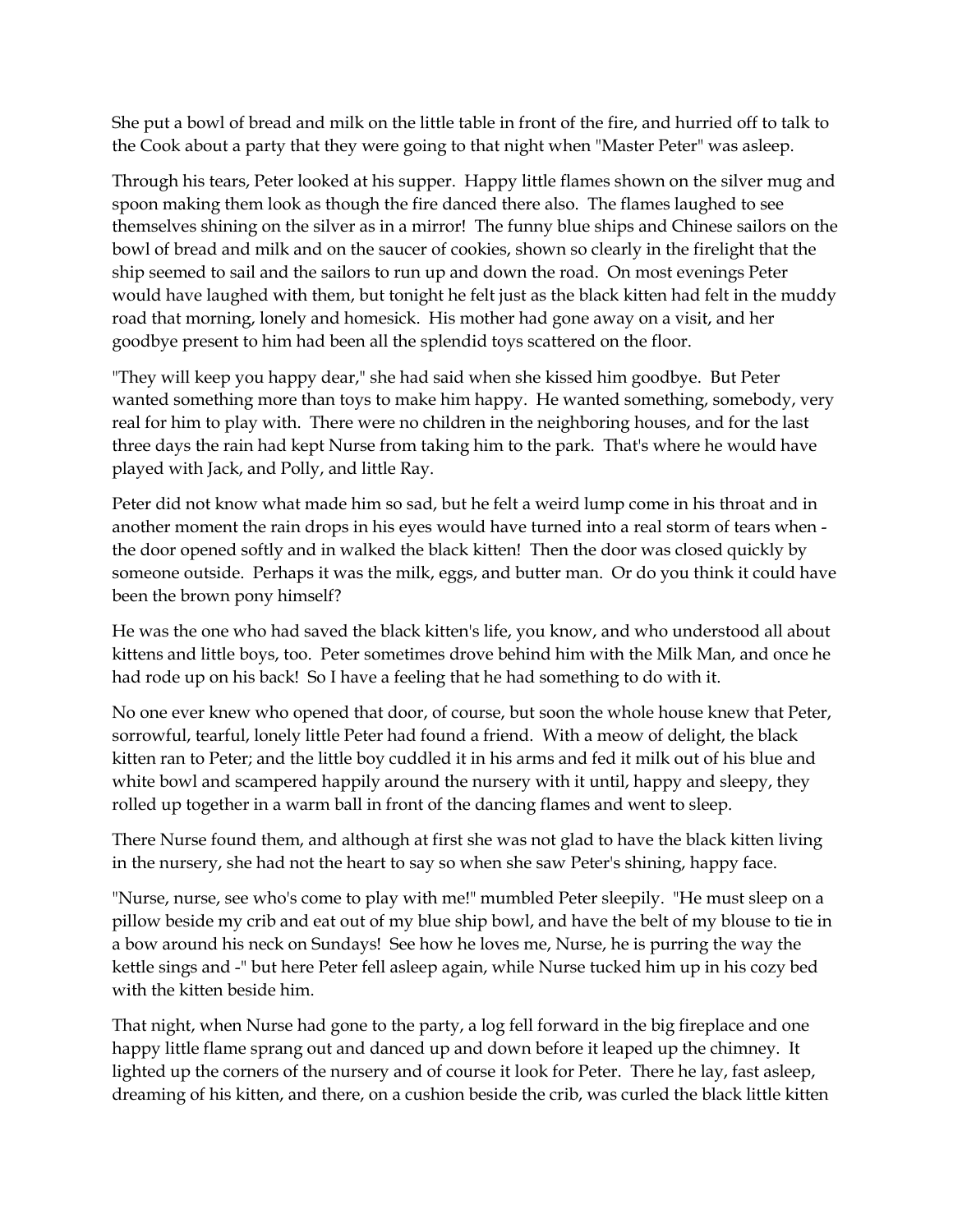dreaming of Peter. The flame shown a little more brightly so that it could peek under the eyelids of the boy and the kitten; there was not a trace of raindrops in one of the four blue eyes, nothing but shining dreams in them all.

The flame was just settling back to skip happily up the chimney when it heard outside a soft "neigh, neigh!" It was the brown pony, jogging home after a late, last delivery of cream, and of course the flame, which understood the dreams of a little boy and a kitten, understood what the pony was saying.

"Good night, dear little comrades," he neighed, "bless you, bless you - sweet dreams!"

The end.



Comrades is a short story by Mary Stewart, and it does a great job showing the importance of friendship in a person (or animal's) life. We see clearly in each creature, a human, a kitten, and a horse, that although we may have our own languages, we have a common need for friendship and closeness with other creatures.

The horse is wise and understands this more than most. So, the story suggests that he is the one who united Peter and the kitten. Regardless of who did it, this turned out to be exactly what Peter needed when his mother went on a trip. You see, toys and objects don't bring us happiness, but friendship and relationships with other people do.

The mother in the story didn't understand this. She seemed to think that Peter would be happy if she gave him some toys to entertain himself while she way away. But, Peter was very sad. All he wanted was to be with his mom or with his friends at the park. The toys may have been fun at first, but they quickly became boring and meaningless to him.

I'm sure you have toys or things in your life that have become old and no longer interest you as they once did. But people and relationships aren't like that. Relationships can bring real joy and happiness, so it's important to take time, make friends, and really work on those friendships. Much later in your life the toy of today will be long forgotten, but the friends that played with you won't.

Just like Peter will remember Jack, Polly, and little Ray when he grows up – you'll remember your childhood friends when you grow up, too. In fact, they'll probably still be your friends when you're grown up.

I hope you liked the story, please drop me a review and email feedback to: [hello@storytimewithdad.com.](mailto:hello@storytimewithdad.com) Or tweet me [@DadStorytime](https://twitter.com/DadStorytime)

Thanks for listening! We'll see you next time.

Download at:<https://storytimewithdad.com/transcripts>